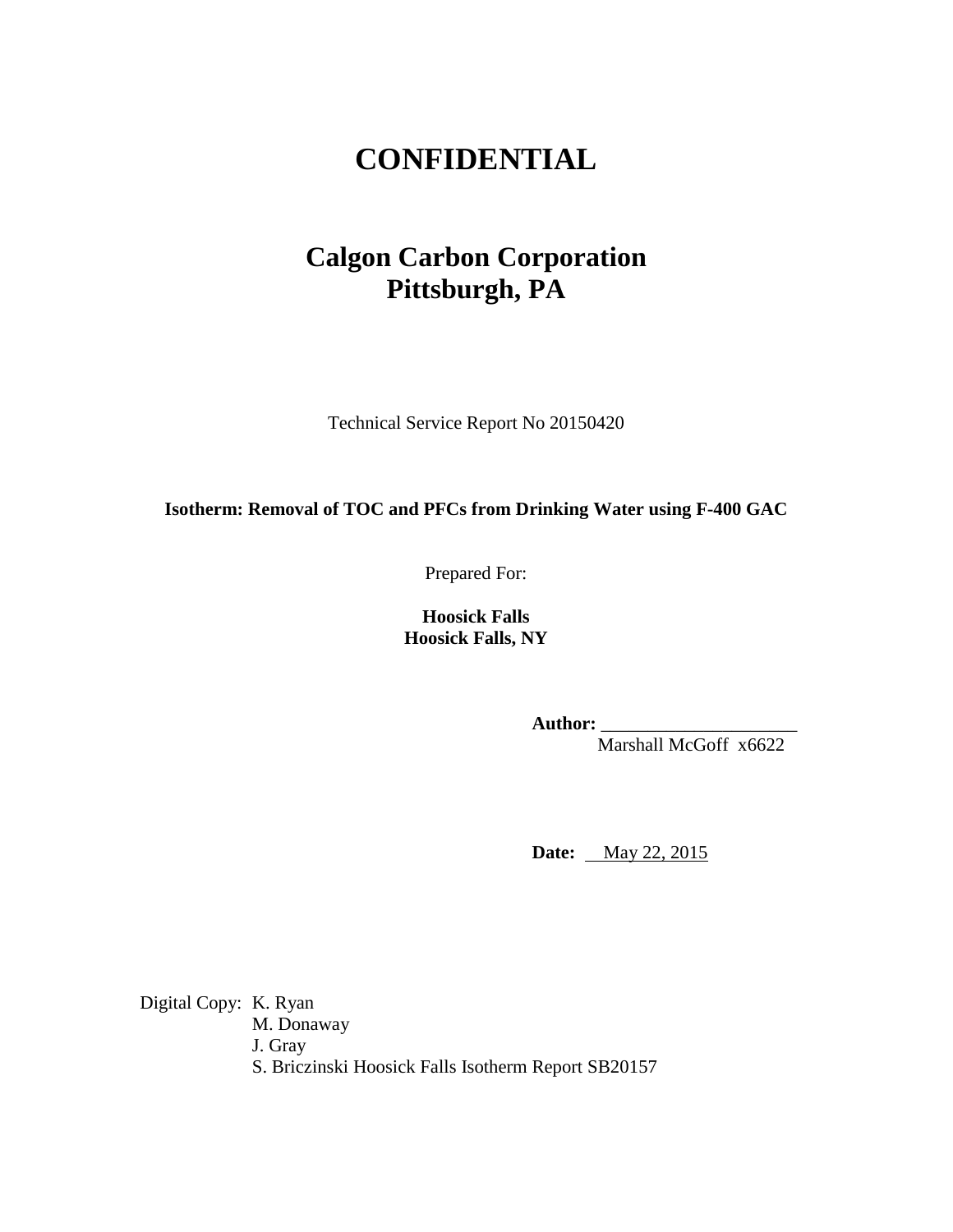## **INTRODUCTION**

Calgon Carbon Corporation, hereinafter CCC, services were requested by Hoosick Falls to conduct an Isotherm. Hoosick Falls is considering using activated carbon to reduce the concentration of total organic carbon (TOC) and perfluorinated compounds (PFCs) in their potable water stream.

PFCs are used in many industrial and commercial applications including non-stick cookware, fire-fighting foam, and stain resistant fabrics. They are problematic because of their persistence in the environment and their long half-life in humans. In general, PFCs are separated into main categories: perfluoroalkyl sulfonates (PFAS) and long-chain (greater than 8 carbons) perfluroalkyl carboxylates (PFAC). The two major PFCs of interest are perfluorooctane sulfonic acid (PFOS) and perfluorooctanoic acid (PFOA) due to their predominance in industrial applications.

## **SUMMARY and CONCLUSIONS**

A ten-point isotherm test was performed by CCC using Filtrasorb 400 (F-400) activated carbon and the water sample supplied by Hoosick Falls. The water sample is considered representative of their potable water stream. This isotherm will define the feasibility of achieving the treatment objective and approximate the carbon use rate achievable in the proposed carbon system.

The isotherm test was conducted at ambient temperature (70 $\degree$  F), contacting a series of precise weights of activated carbon with known volumes of water, until equilibrium is achieved (approx 16 hours). After the carbon was removed by pressure filtration, the residual TOC and PFC concentrations were determined.

Note: Carbon use rates derived from isotherm testing represent minimum carbon use rates achievable if operating in Lead/Lag configurations. Isotherm derived carbon use rates assume the activated carbon will be saturated with the contaminant at the time of replacement, and does not account for unused activated carbon if the bed is changed out at initial breakthrough.

The results of the isotherm test are presented in Tables 1 and 2 as well as in Figures 1 and 2. The following conclusions can be drawn from them:

- F-400 activated carbon was shown to be effective at reducing TOC (Figure 1).
	- o For TOC removal, several carbon dosages were able to reduce TOC concentration to below the MDL (0.1 ppm). Results for TOC removal indicate a maximum loading of 4.2 g TOC/100 g of carbon, equivalent to a carbon use rate of 0.20 lbs. GAC/1000 gallons treated. The summary of the dosages and their loadings can be found in Table 1.
- F-400 activated carbon was also shown to be effective at reducing PFCs (Figure 2).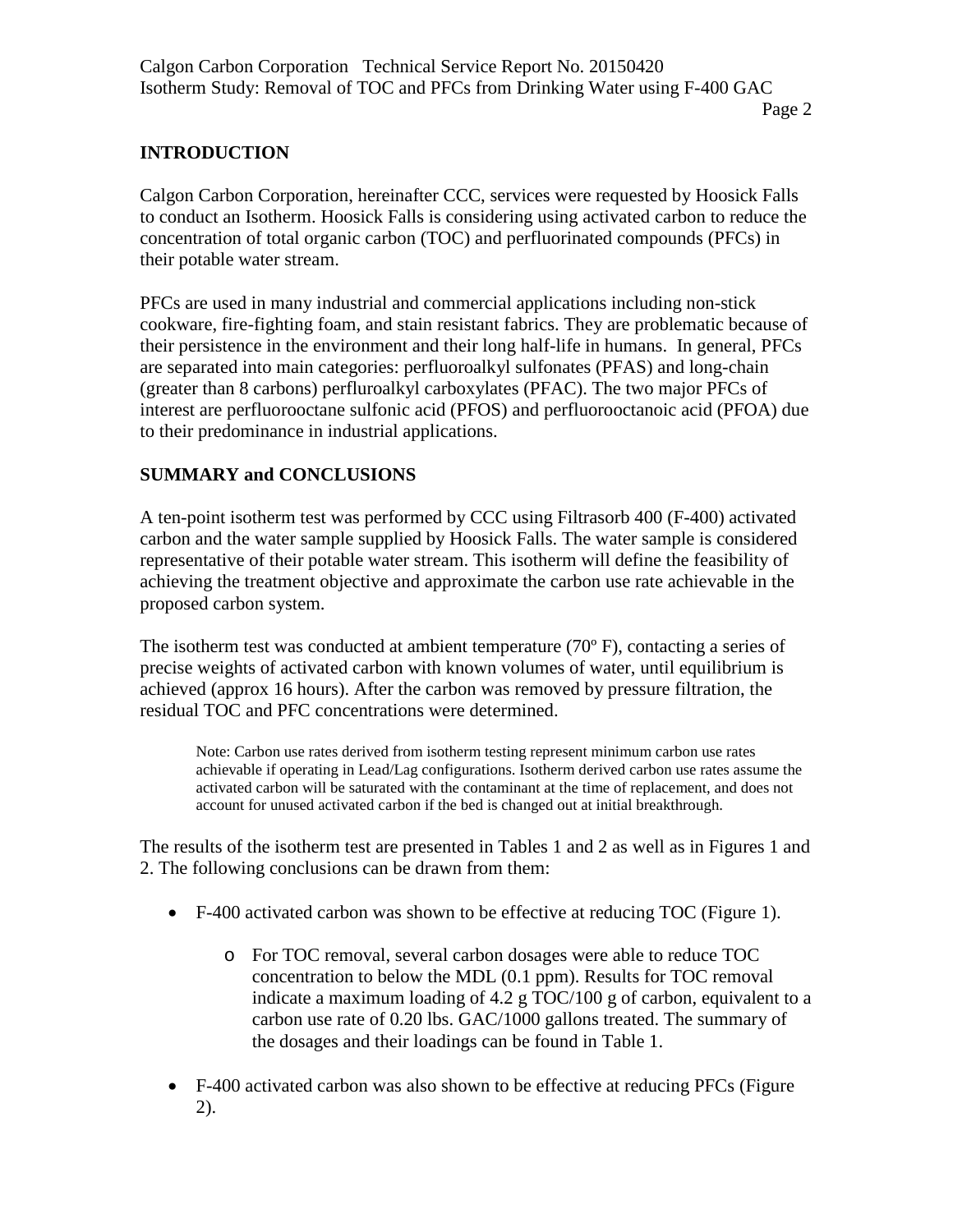- o For PFC removal, several carbon dosages were able to reduce individual PFC concentrations below their MDLs. The summary of the dosages and their loadings can be found in Table 2. The composition of PFCs in each dosage can also be found in Table 2.
- This isotherm suggests that based on typical well-designed systems, for removal of total PFCs the carbon use rate (based on first dosage with non-detect values) should not exceed 0.1 lbs GAC / 1000 gallons treated.

#### **EXPERIMENTAL**

#### Feed Preparation

A 26-Liter water sample was received from Hoosick Falls on April 30, 2015. The sample was stored at 40ºF until testing began. The water was used as received. The "control" was stirred overnight with no carbon treatment alongside the carbon dosages and later filtered.

#### Carbon Preparation

A representative sample of F-400 granular activated carbon was obtained from CCC's sample stock for testing purposes. Carbon specifications for the carbon product are located in Appendix A of this report. The carbon was pulverized to 95% -325 mesh (US Sieve). The pulverized carbon was oven dried at  $220^{\circ}$  F (105 $^{\circ}$ C) overnight, and then cooled in a dessicator before use.

#### Isotherms

Carbon dosages and liquid volumes used for the isotherm are summarized in Tables 1 and 2. Each isotherm dosage was stirred for at least 16 hours, at ambient temperature, to ensure that adsorption equilibrium was achieved. The carbon was then removed from solution via pressure filtration through Millipore HVLP (PVDF) 0.45µm filter pads. Samples were collected into pre-cleaned 1-liter amber bottles prior to dividing for TOC and PFCs analysis.

The isotherm test protocol is described in Appendix B of this report.

#### **Analytical**

All TOC samples (i.e. control and carbon dosages) were analyzed in CCC's analytical laboratory according to the described methods: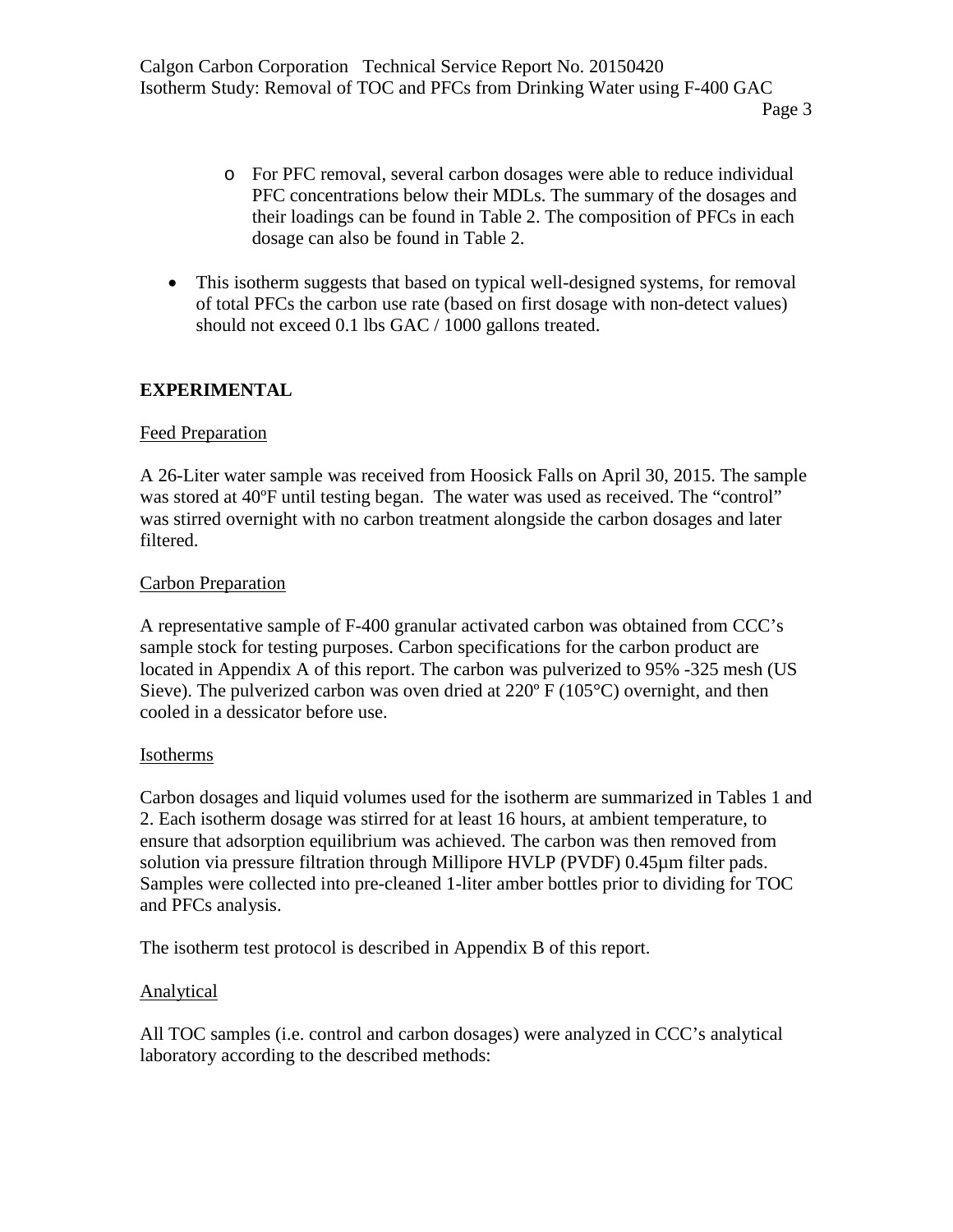Calgon Carbon Corporation Technical Service Report No. 20150420 Isotherm Study: Removal of TOC and PFCs from Drinking Water using F-400 GAC

Standard Methods [SM 5310B] Total Organic Carbon, High Temperature Combustion Method

All PFC samples were sent to Eurofins Eaton Analytical for analysis according to the following method:

EEA 537 – Perfluorinated compounds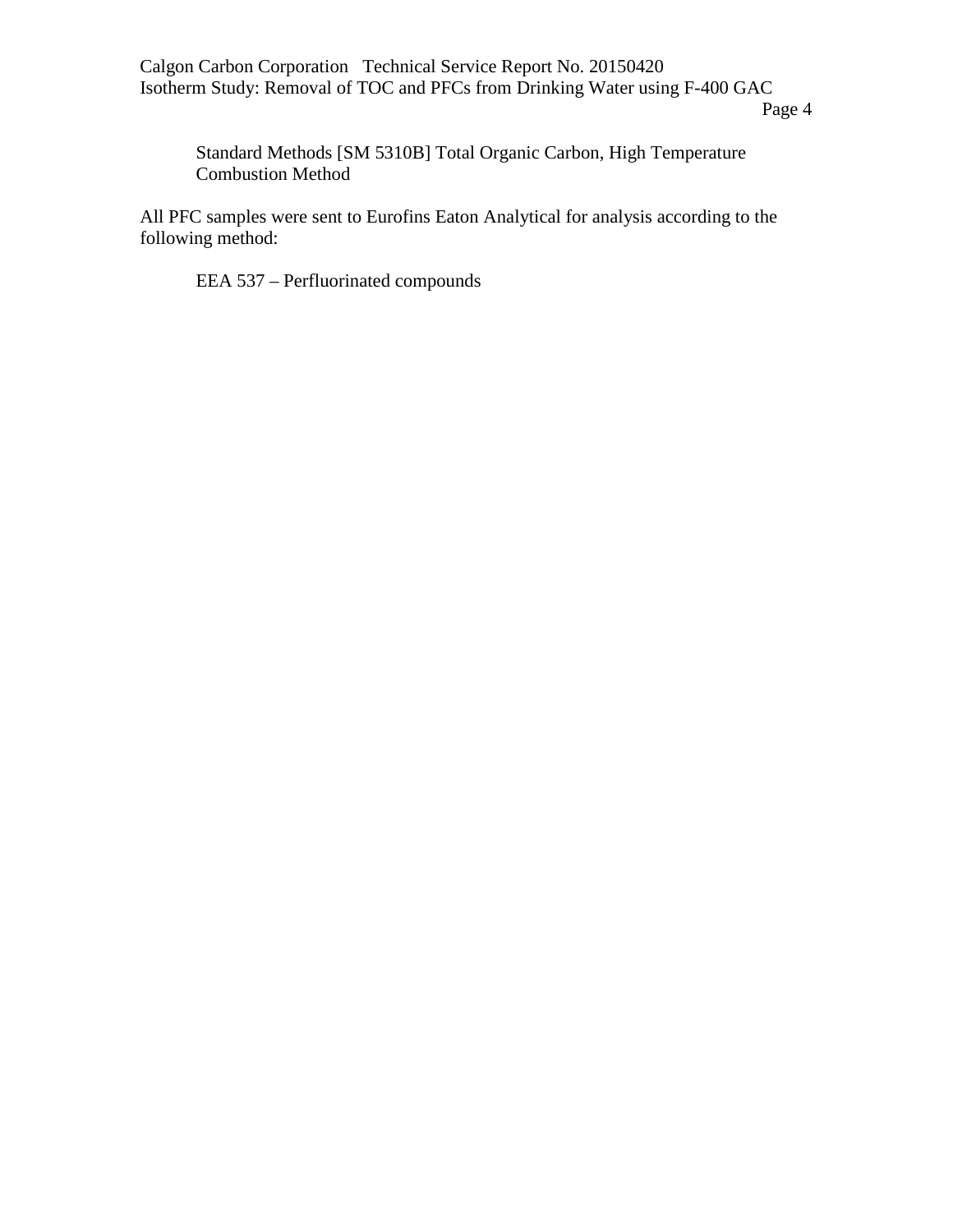Table 1:

| <b>Hoosick Falls</b> |                      |                          |                           |                                                       |                                       |  |  |  |
|----------------------|----------------------|--------------------------|---------------------------|-------------------------------------------------------|---------------------------------------|--|--|--|
| <b>TOC Removal</b>   |                      |                          |                           |                                                       |                                       |  |  |  |
| #                    | <b>Dosage</b><br>(g) | Volume of<br>Sample (ml) | <b>Dosage</b><br>$(wt\%)$ | <b>Residual TOC</b><br><b>Concentration</b><br>(mg/L) | <b>TOC</b> "Loading"<br>(g/100 g GAC) |  |  |  |
|                      | control(0)           |                          |                           | 1.38                                                  |                                       |  |  |  |
| 1                    | 0.0012               | 1000                     | 0.0001%                   | 1.06                                                  | 26.67                                 |  |  |  |
| $\overline{2}$       | 0.0033               | 1000                     | 0.0003%                   | 1.25                                                  | 3.94                                  |  |  |  |
| 3                    | 0.0058               | 1000                     | 0.0006%                   | 1.15                                                  | 3.97                                  |  |  |  |
| $\overline{4}$       | 0.0105               | 1000                     | 0.0011%                   | 0.97                                                  | 3.90                                  |  |  |  |
| 5                    | 0.0213               | 1000                     | 0.0021%                   | 0.83                                                  | 2.58                                  |  |  |  |
| 6                    | 0.0499               | 1000                     | 0.0050%                   | 0.47                                                  | 1.82                                  |  |  |  |
|                      | 0.1030               | 1000                     | 0.0103%                   | 0.18                                                  | 1.17                                  |  |  |  |
| 8                    | 0.4998               | 1000                     | 0.0500%                   | 0.23                                                  | 0.23                                  |  |  |  |
| 9                    | 1.0042               | 1000                     | 0.1004%                   | 0.37                                                  | 0.10                                  |  |  |  |
| 10                   | 2.0031               | 1000                     | 0.2003%                   | 0.29                                                  | 0.05                                  |  |  |  |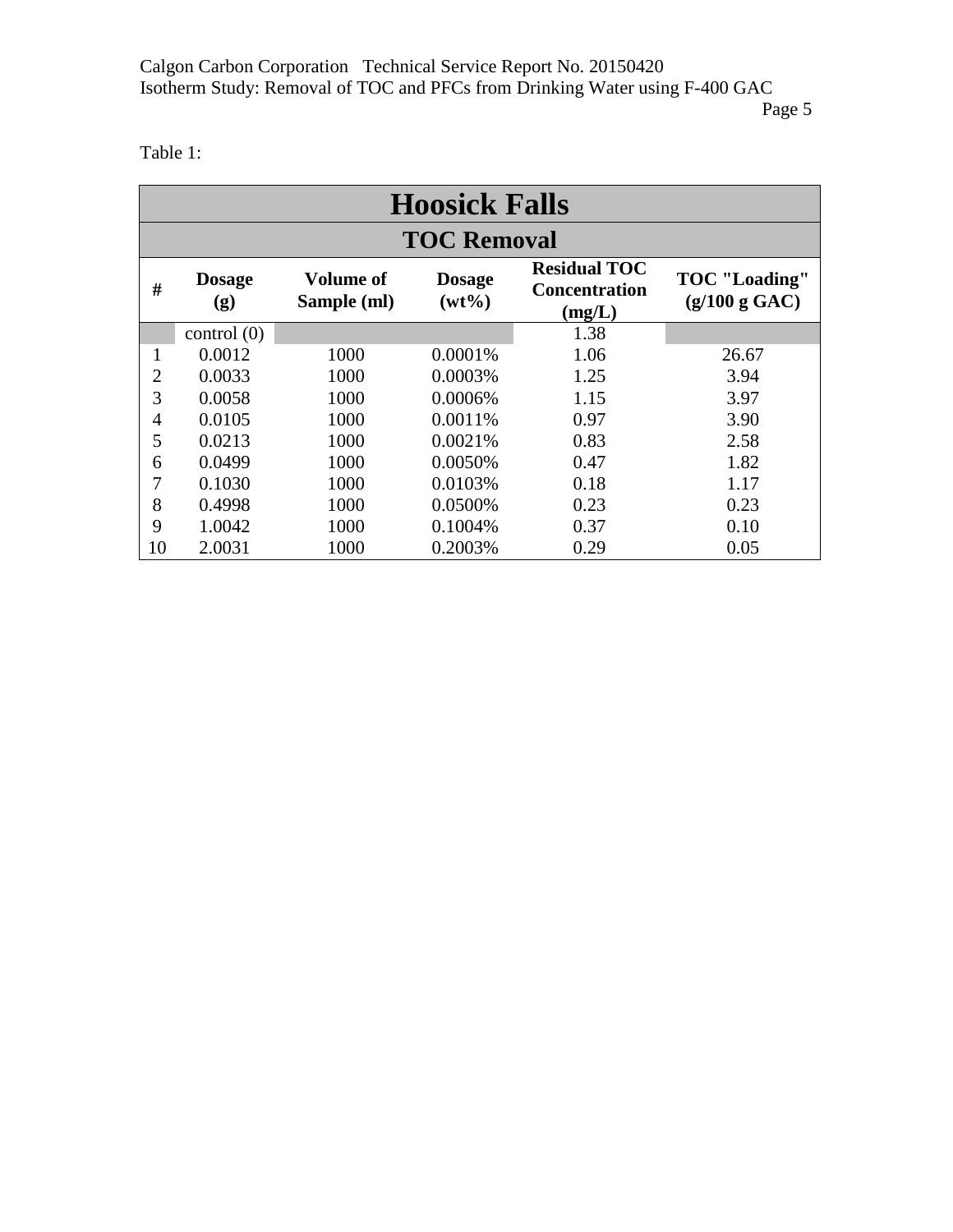#### Table 2:

| <b>Hoosick Falls</b> |               |                       |               |                                     |                               |                                  |             |              |              |             |             |             |
|----------------------|---------------|-----------------------|---------------|-------------------------------------|-------------------------------|----------------------------------|-------------|--------------|--------------|-------------|-------------|-------------|
| <b>PFC Removal</b>   |               |                       |               |                                     |                               |                                  |             |              |              |             |             |             |
|                      | <b>Dosage</b> | <b>Volume</b><br>of   | <b>Dosage</b> | <b>Residual Total</b><br><b>PFC</b> | <b>Total PFC</b><br>"Loading" | <b>PFC</b> Concentrations (ng/L) |             |              |              |             |             |             |
| #                    | (g)           | <b>Sample</b><br>(ml) | $(wt\%)$      | <b>Concentration</b><br>(ng/L)      | $(\mu g/g)$<br>GAC)           | <b>Total</b>                     | <b>PFBS</b> | <b>PFHpA</b> | <b>PFHxS</b> | <b>PFNA</b> | <b>PFOS</b> | <b>PFOA</b> |
|                      | control(0)    |                       |               | 570.00                              |                               | 570.00                           | $<$ 90      | 20           | <30          | $<$ 20      | $<$ 40      | 550         |
|                      | 0.0012        | 1000                  | 0.0001%       | 440.00                              | 108.33                        | 440.00                           | $<$ 90      | 10           | <30          | ${<}20$     | $<$ 40      | 430         |
| $\overline{2}$       | 0.0033        | 1000                  | 0.0003%       | 190.00                              | 115.15                        | 190.00                           | $<$ 90      | <10          | <30          | ${<}20$     | $<$ 40      | 190         |
| 3                    | 0.0058        | 1000                  | 0.0006%       | 50.00                               | 89.66                         | 50.00                            | $<$ 90      | <10          | <30          | ${<}20$     | $<$ 40      | 50          |
| $\overline{4}$       | 0.0105        | 1000                  | 0.0011%       | 0.00                                | 54.29                         | $0.00\,$                         | $<$ 90      | $\langle 10$ | <30          | ${<}20$     | $<$ 40      | ${<}20$     |
| 5                    | 0.0213        | 1000                  | 0.0021%       | 0.00                                | 26.76                         | 0.00                             | $<$ 90      | <10          | <30          | ${<}20$     | $<$ 40      | ${<}20$     |
| 6                    | 0.0499        | 1000                  | 0.0050%       | 0.00                                | 11.42                         | 0.00                             | $<$ 90      | $\langle 10$ | <30          | ${<}20$     | $<$ 40      | $<$ 20      |
| 7                    | 0.1030        | 1000                  | 0.0103%       | 0.00                                | 5.53                          | 0.00                             | $<$ 90      | $\langle 10$ | <30          | ${<}20$     | $<$ 40      | $<$ 20      |
| 8                    | 0.4998        | 1000                  | 0.0500%       | 0.00                                | 1.14                          | 0.00                             | $<$ 90      | <10          | <30          | ${<}20$     | $<$ 40      | $<$ 20      |
| 9                    | 1.0042        | 1000                  | 0.1004%       | 0.00                                | 0.57                          | 0.00                             | $<$ 90      | $\langle 10$ | <30          | ${<}20$     | $<$ 40      | ${<}20$     |
| 10                   | 2.0031        | 1000                  | 0.2003%       | 0.00                                | 0.29                          | 0.00                             | $<$ 90      | $<$ 10       | <30          | ${<}20$     | $<$ 40      | ${<}20$     |

- PFBS Perfluorobutanesulfonic acid<br>PFHpA Perfluoroheptanoic acid
- PFHpA Perfluoroheptanoic acid<br>PFHxS Perfluorohexanesulfonic
- PFHxS Perfluorohexanesulfonic acid
- PFNA Perfluorononanoic acid<br>PFOS Perfluorooctane sulfona
- PFOS Perfluorooctane sulfonate<br>PFOA Perfluorooctanoic acid
- Perfluorooctanoic acid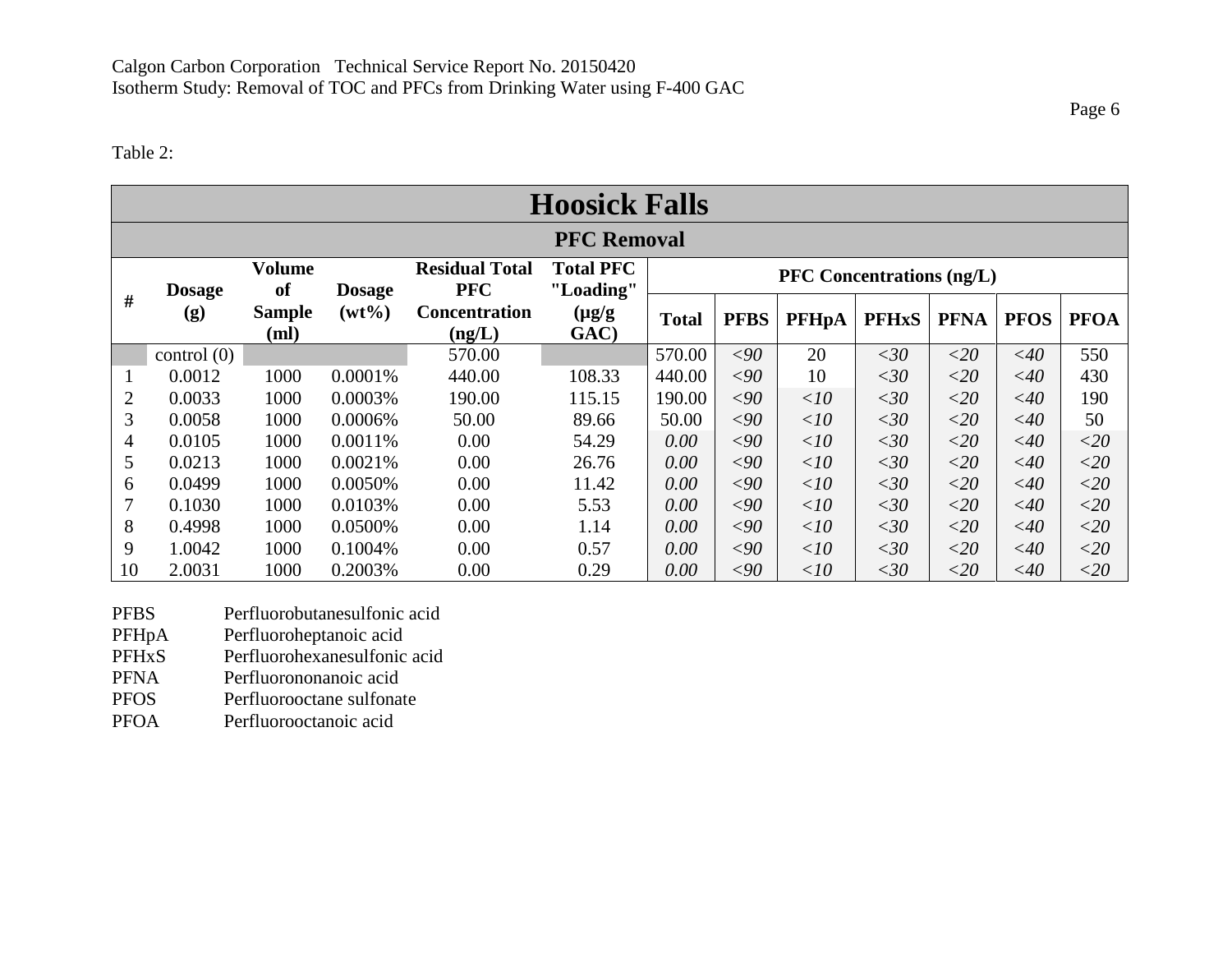

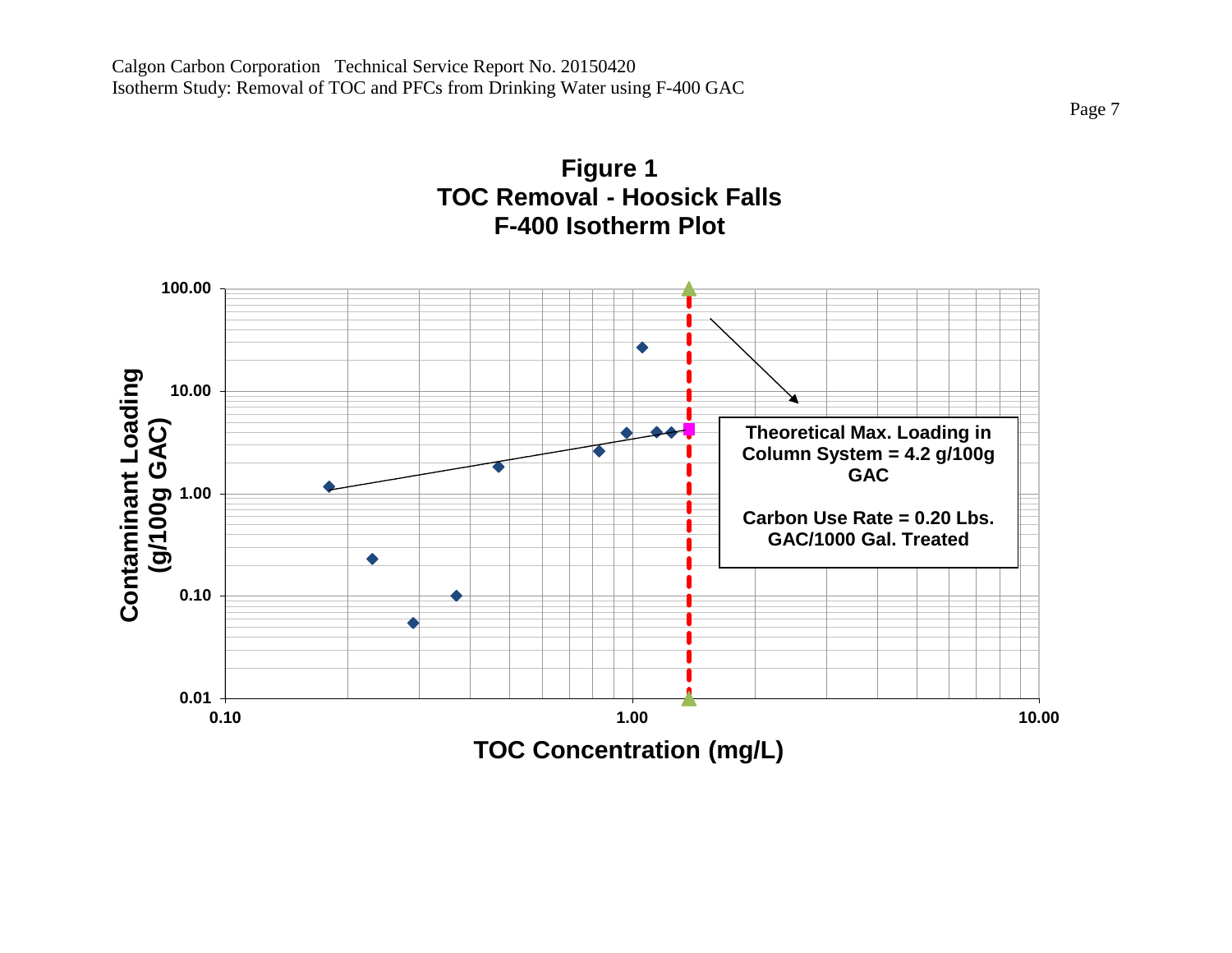

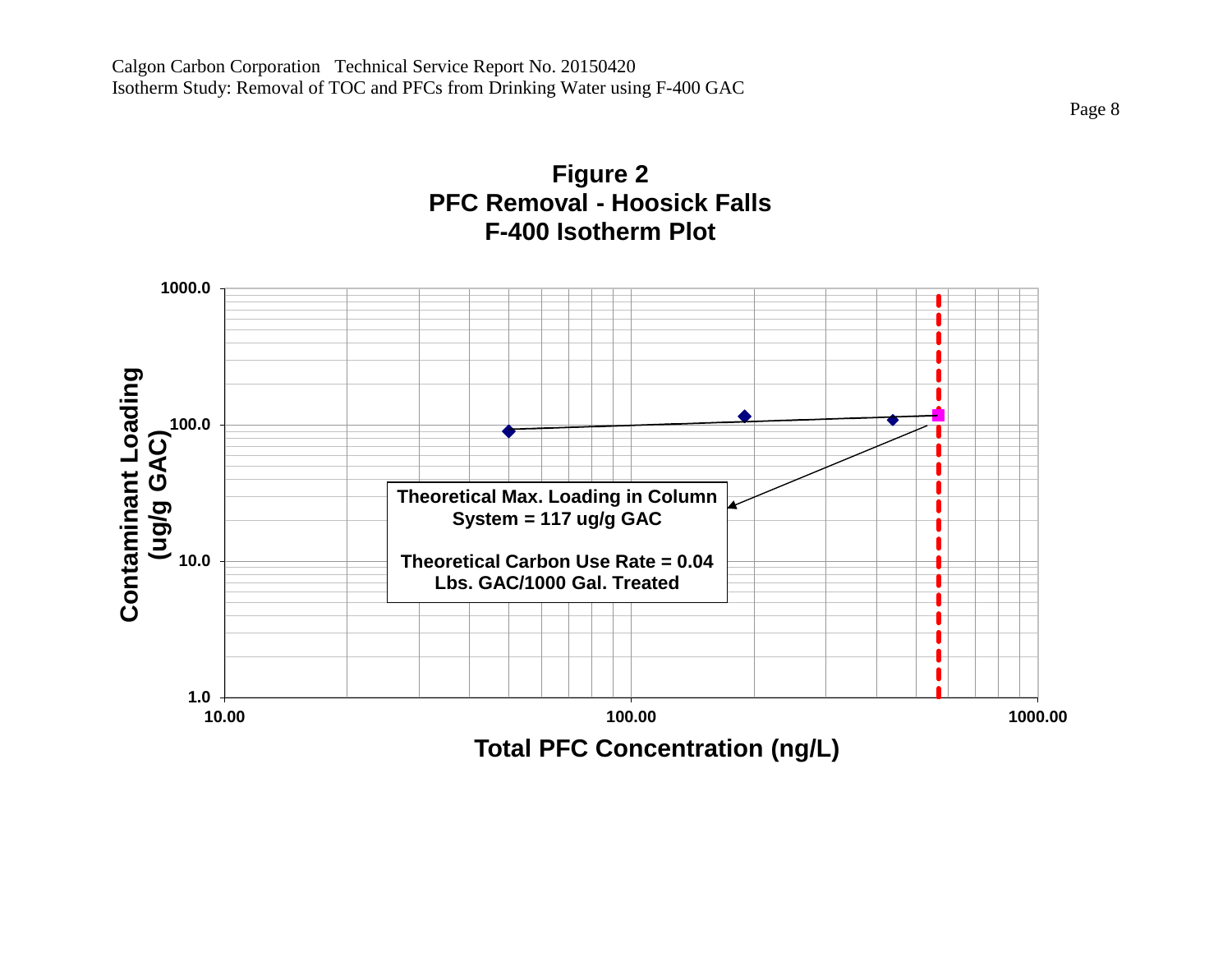#### **Appendix A**

Sales Specification Sheet for F-400



SALES SPECIFICATION SHEET

# **FILTRASORB 400**

**Granular Activated Carbon** 

|                                                                                                                                                                                                 |                                                     | <b>Specification</b>                                        |                                                                                                                                                            |  |
|-------------------------------------------------------------------------------------------------------------------------------------------------------------------------------------------------|-----------------------------------------------------|-------------------------------------------------------------|------------------------------------------------------------------------------------------------------------------------------------------------------------|--|
| Test                                                                                                                                                                                            | Min<br>Max                                          |                                                             | <b>Calgon Carbon</b><br><b>Test Method</b>                                                                                                                 |  |
| IODINE NUMBER, mg/g<br>MOISTURE (AS PACKAGED), wt%<br><b>ABRASION NUMBER</b><br>EFFECTIVE SIZE, mm<br>UNIFORMITY COEFFICIENT<br>12 US MESH [1.70 mm], wt%<br>< 40 US MESH [0.425 mm] (PAN), wt% | 1000<br>۰<br>75<br>0.55<br>$\overline{\phantom{a}}$ | -<br>2<br>$\overline{\phantom{a}}$<br>0.75<br>1.9<br>5<br>4 | <b>TM-4.ASTM D4607</b><br><b>TM-1, ASTM D2867</b><br>TM-9.AWWA B604<br>TM-47, ASTM D2862<br>TM-47, ASTM D2862<br><b>TM-8.ASTM D2862</b><br>TM-8.ASTM D2862 |  |

**Typical Properties:** 

This product complies with ANSI/AWWA B604 (2005) - Granular Activated Carbon.

This product complies with the requirements for activated carbon as defined by the Food Chemicals Codex (FCC) (8th Edition) published by the U.S. Pharmacopeia.

This product is produced under supervision of the Islamic Food and Nutrition Council of America (IFANCA).

This product is prepared under the supervision of the Kashruth Division of the Orthodox Union and is Kosher.

Only products bearing the NSF Mark are Certified to NSF/ANSI 61 - Drinking Water System Components - Health Effects standard. Certified Products will bear the NSF Mark on packing or documentation shipped with the product.

Calgon Carbon Corporation's activated carbon products are continuously being improved and changes may have taken place since this publication went to press. (2030-08/29/2013)